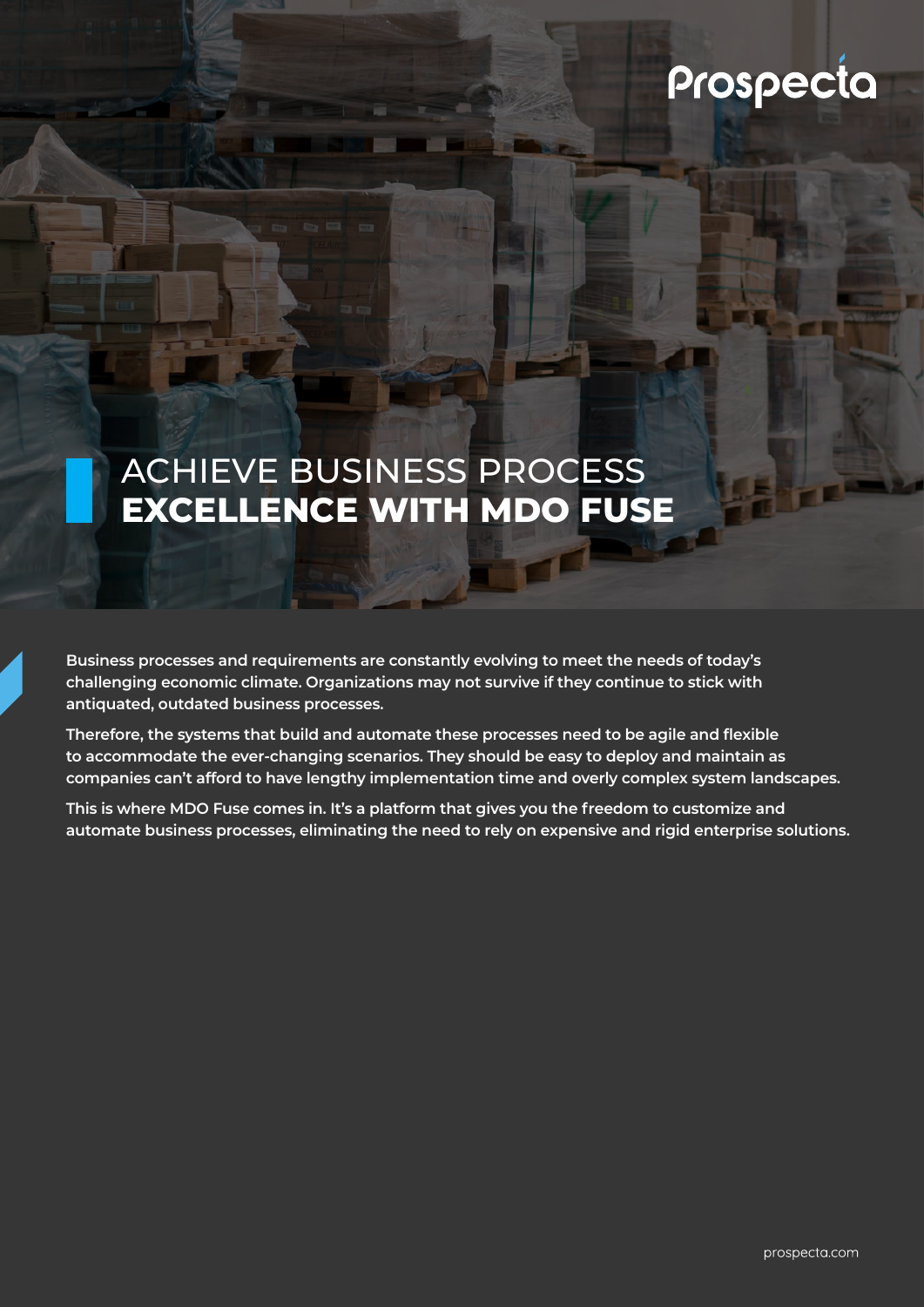

### **Challenges of Deploying and Managing Business Processes**

- Need to cater for highly-specialized business processes
	- □ Off-the-shelf products aren't able to satisfy these specific business requirements
- Budgetary constraints to purchase enterprise software/ solutions
	- □ Not able to justify the cost of buying new solutions against ROI
- Increased complexity of adding on new BPM app into existing multiple systems and cloud apps
	- □ Data acquisition from multiple systems is complex and time-consuming
	- □ Resource-intensive, to the point of facing difficulties in troubleshooting failures from multiple integration points

## **MDO Fuse — Data-driven Process Platform**

MDO Fuse is a data-driven, enterprise-level application platform that addresses the complexity and uniqueness of discrete business-oriented processes.

It enables and accelerates processes that require data entry, workflows, approvals, security, and roles. On top of that, it strengthens the reliability of the processes through data governance framework.

Key features include:

- Fuse Accelerator Packages (FAP) that help you extend preconfigured templates to accelerate business outcomes
	- □ Built based on experience and industry practices
	- □ Consist of data models, layouts, pre-configured dashboards, and flows
	- □ Encompass key areas like Safety, Human Resources, Procurement, Customer Management & Quotations, and Dealer Collaboration
- No-code features to easily enhance and add more processes, flows, integration scenarios, and analytics
- Intelligent data capture mechanisms with a database to store and process data from source systems
- Workflow automation built on rules and governance
- Built-in analytics for reporting with pre-configured dashboards for FAP
	- □ Actionable widgets for automation and remediation using DIW (Data Intelligence Workbench)

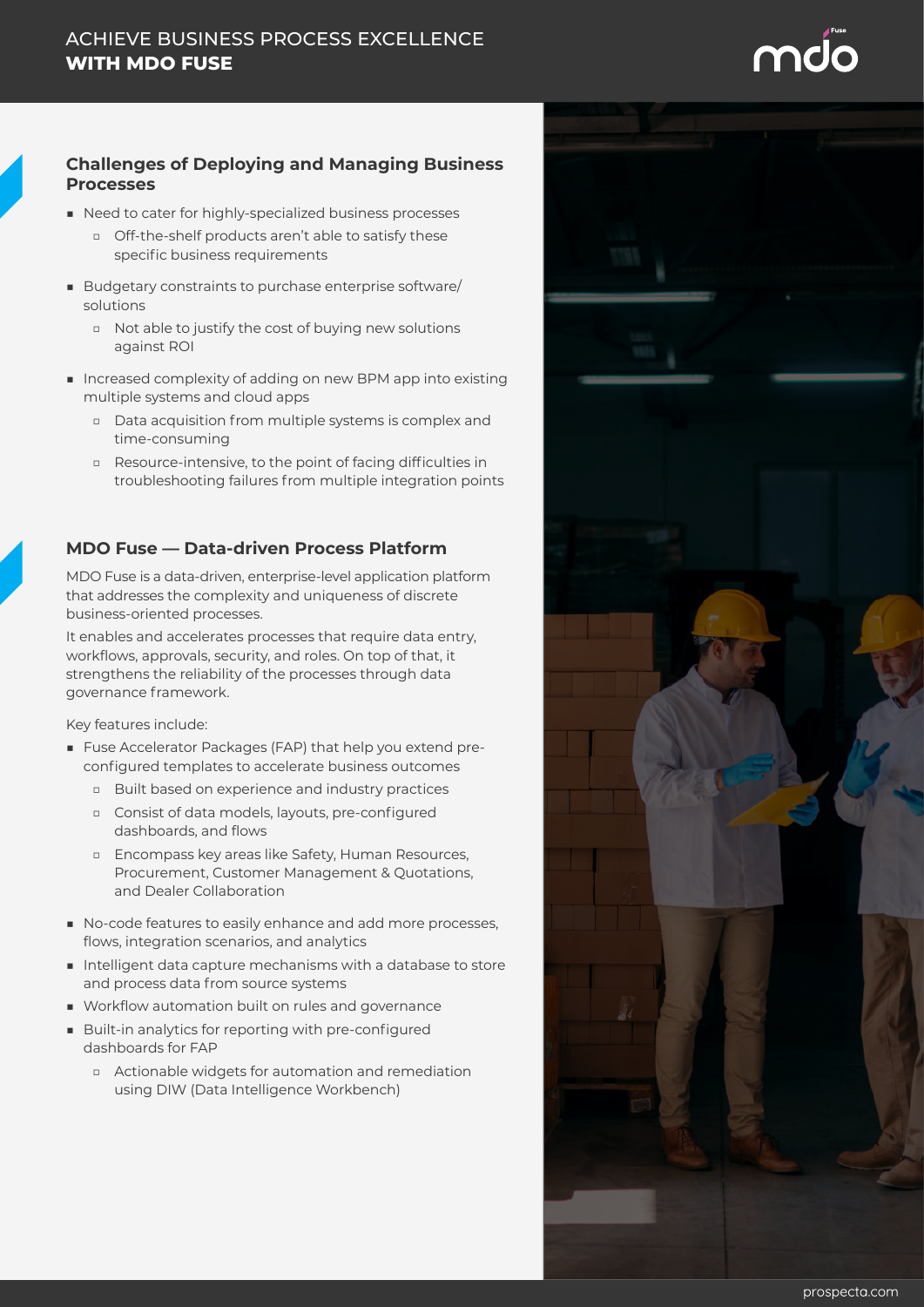

### **MDO Fuse + DIW = Automation + Data Quality**

Other BPM (Business Process Management) solutions may focus more on data process, not data quality. With unverified and inaccurate data, the processes built could be rendered useless in the long run. In worst-case scenarios, they could even convey the wrong information.

DIW introduces the data quality layer, allowing active and passive governance. Active governance validates new data entries based on defined business rules. While passive governance performs ongoing validation using the latest business rules on current data.

With the combination of MDO Fuse and DIW, both process automation and data quality are given their due attention. This makes the defined processes more reliable, convincing more people within the organization to use and trust the data.

# **Platform Overview** *\*\*\*SUGGEST PUTTING THE OVERVIEW IN GRAPHIC FORM FOR BETTER UNDERSTANDING*



A conventional system would have stand-alone data acquisition, process, and integration components. All the touchpoints would need to be defined and built before the data are fed into SAP or other ERP systems.

MDO Fuse seamlessly automates and integrates these key components on a single platform.

Its intelligent data acquisition is optimally designed to capture data from Webforms, Document Capture interfaces, mobile systems, IoT applications, and other third-party platforms. MDO Excel Connect enables bulk data uploads as well.

The data undergoes further processing through defined business rules, dynamic workflows, role-based data security, and API framework, depending on the use cases. This takes place on the data processing and lifecycle layer.

MDO Fuse comes with SAP Cloud Platform Integration to establish connection with SAP and S/4HANA systems. To connect with other non-SAP enterprise and data warehouse systems, it has Enterprise REST services and other integration adapters.

The data visualization and quality layer complete the platform offering by providing analytics and dashboards (both pre-configured and configurable) as well as DIW that governs data with transformation and remediation activities.